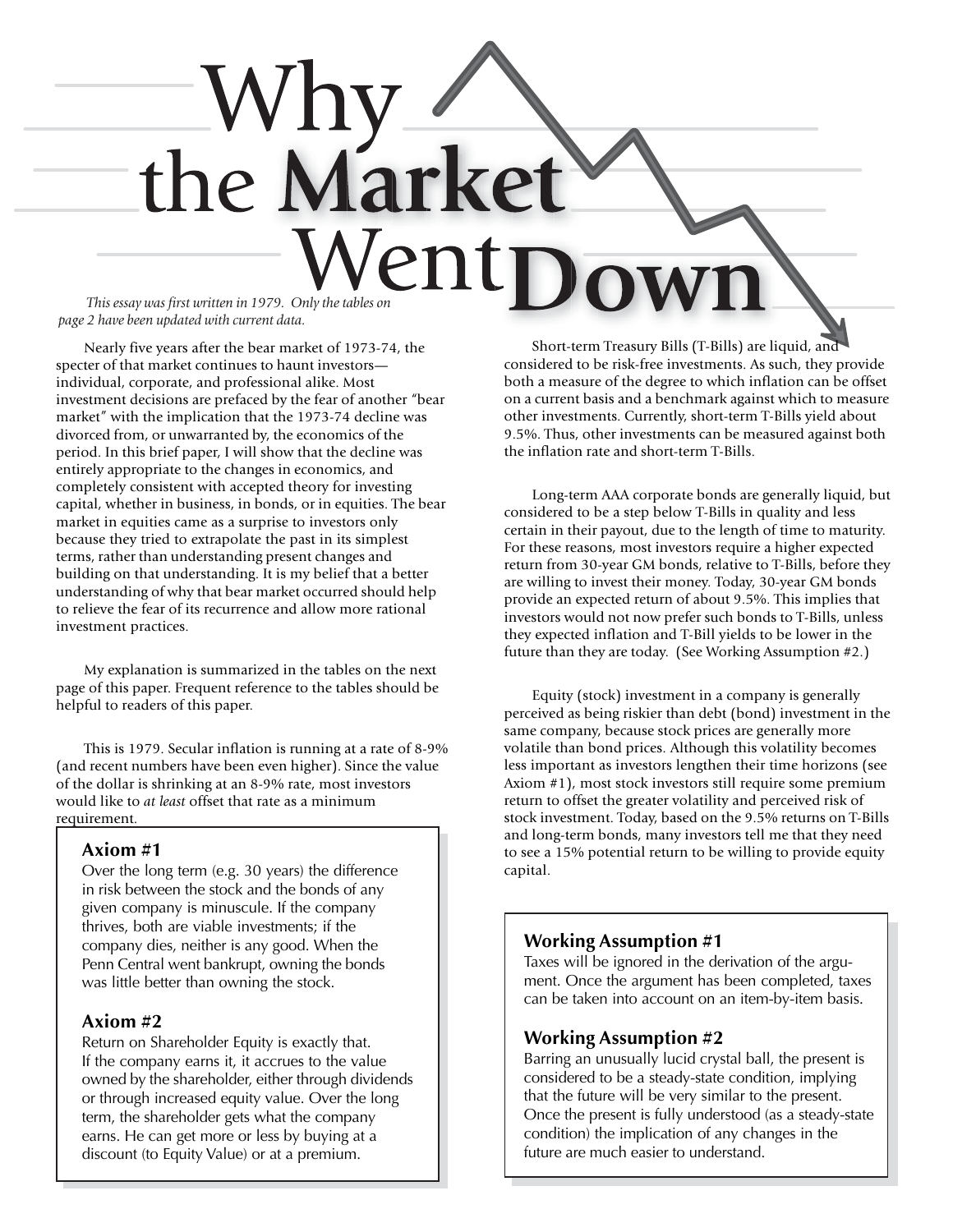This point can also be made from the perspective of the company. If it costs GM 9.5% to borrow money, it must earn an additional return on that money to be worthwhile being in business. In short, if GM can't earn a premium, it has no incentive to pay 9.5% for use of the funds. A return on the order of 15% would seem to be a sufficient premium. Consequently, I use a required return on equity of 15% in today's marketplace. This implies that if a company is actually earning that 15%, it should be worth **book value** (book value is defined as shareholder equity). Today, in fact, the average corporate return is roughly 15% and the actual average priceto-book-value is just over 1.0 times. So, the market would appear to be fairly valued based on the assumptions and the data in the first column.

Now then, let's step back in time to 1965. In 1965, inflation averaged 1.5%. Ninety-day Treasury Bills provided returns of roughly 4%. Long-term corporate bonds provided a return of 4.5%. In this environment, many people tell me that they would require returns of 7-8%; to be willing to provide equity money. And again, if you are a corporate treasurer borrowing at 4.5% and earning 7-8%, it is probably worthwhile being in business.

| Tables (including an update for 2002)                     |                |               |                |               |
|-----------------------------------------------------------|----------------|---------------|----------------|---------------|
|                                                           | 2002           |               | 1979 1965 1951 |               |
| Inflation $(\%)$                                          | $\overline{2}$ | 8             | 1.5            | 7             |
| Return on 90-day T-Bills (%)                              | $1.1\,$        | $9.5^{\circ}$ | 4              | $\mathcal{P}$ |
| Return on 30-year GM Bond (%)                             | 4.8            | $9.5^{\circ}$ | 4.5            | 3             |
| Required Return on Equity (%)<br>(to be worth Book Value) | 8              | 15            | 8              | 13            |
| Actual Avg Return on Equity (%)                           | 12             | 15            | 12             | 13            |
| Actual Price/Book Value<br>(P/BV)                         | $\mathcal{P}$  | $\mathbf{1}$  | $\mathcal{P}$  | 1             |
| Implicit P/E Ratio<br>$(P/E = P/B - ROE)$                 | 17             | 6             | 17             | 7             |
|                                                           |                |               |                |               |
| Required Return (%)                                       |                | 15            | 8              | 13            |
| $P/B$ Return $(+$ or - %)                                 |                | $+3$          | -5             | $+5$          |
| Realized Return (%)                                       |                | 18            | 3              | 18            |

What we have said so far is that because inflation and interest rates climbed from 1965 to 1979, our required return on equity capital doubled in the same way that the required return on corporate bonds doubled. The doubling in required return on corporate bonds drove the price of 4.5% bonds or preferred stocks to 50 cents on the dollar and this surprised no one. Given a fixed coupon rate, we had to halve the price in order to double the return. Yet people were shocked when the prices of their equities were cut in half, even though it was for the same reason.

Corporate returns on equity in the mid-1960s have averaged about 12%. This 12% was enough above the required return of 7-8% that actual prices averaged two times book value. The only way in which these premium prices of two times book value could have been sustained is if the corporations had been able to sustain the premium returns (of 12% versus the 7 or 8%). What has happened since then is that the required return doubled, and the actual return climbed merely from 12% to 15%, so that the prices shrank from two times book to just book value. Stock prices fell for the same reason that prices fell on existing bonds; it was the only way to increase future returns.

In order to complete the picture, we can go back to 1951. In the period around 1951, inflation rates were averaging about 7%. Ninety-day T-Bills were only yielding 2% and returns on corporate bonds were only 3%, due to the interest rate controls after World War II. Clearly, these interest rates were not economic, given the rate at which money was losing its purchasing power. Interest rates "should" have been around 8-9%, forcing required returns on equity to roughly 13%. In fact, in 1951 corporate returns on equity averaged 13% and stocks were priced just above book value.

At this point several comments should be made. First of all, as we have derived the numbers in the three columns, each column is consistent unto itself. Anyone in 1951 who bought a 3% 30-year bond has in fact received his 3%. The bond is about to mature in 1981. Whether or not he is happy with that 3% is another question. He got exactly what he expected. Anyone who bought stocks at one times book in 1951 in companies that were earning 13% on equity has received that 13%. Since earnings are either paid out in dividends or added to equity, the investor received exactly what the companies earned, because the stock price is once again equal to book value. Like the bond investor, the stock investor has received exactly what he expected.

The difficulty comes when you make a transition from one column (i.e., one set of figures and one set of assumptions) to another. We have made that transition twice and we are back where we started. However, let's look at what happened during that transition.

In the 14-year period from 1951 to 1965, because the *required* return went down, the prices on equities went up from one times book to two times book. The adjustment did not occur in bonds simply because bonds were pegged too low in 1951 to be economic investments. When you double numbers in a 14-year period, you are adding about 5% on average per year.

In 1951, investors required equity returns of 13% and the average company provided an in-house return of that same 13%. In the ensuing 14 years, investors' requirements dropped to 8%, while companies were able to maintain inhouse returns of 12%. This caused the ratio of prices to book values to double, adding 5% per year in price appreciation to the 13% required. And, in fact, the total returns from equity investments for the period 1951 to 1965 averaged 18%.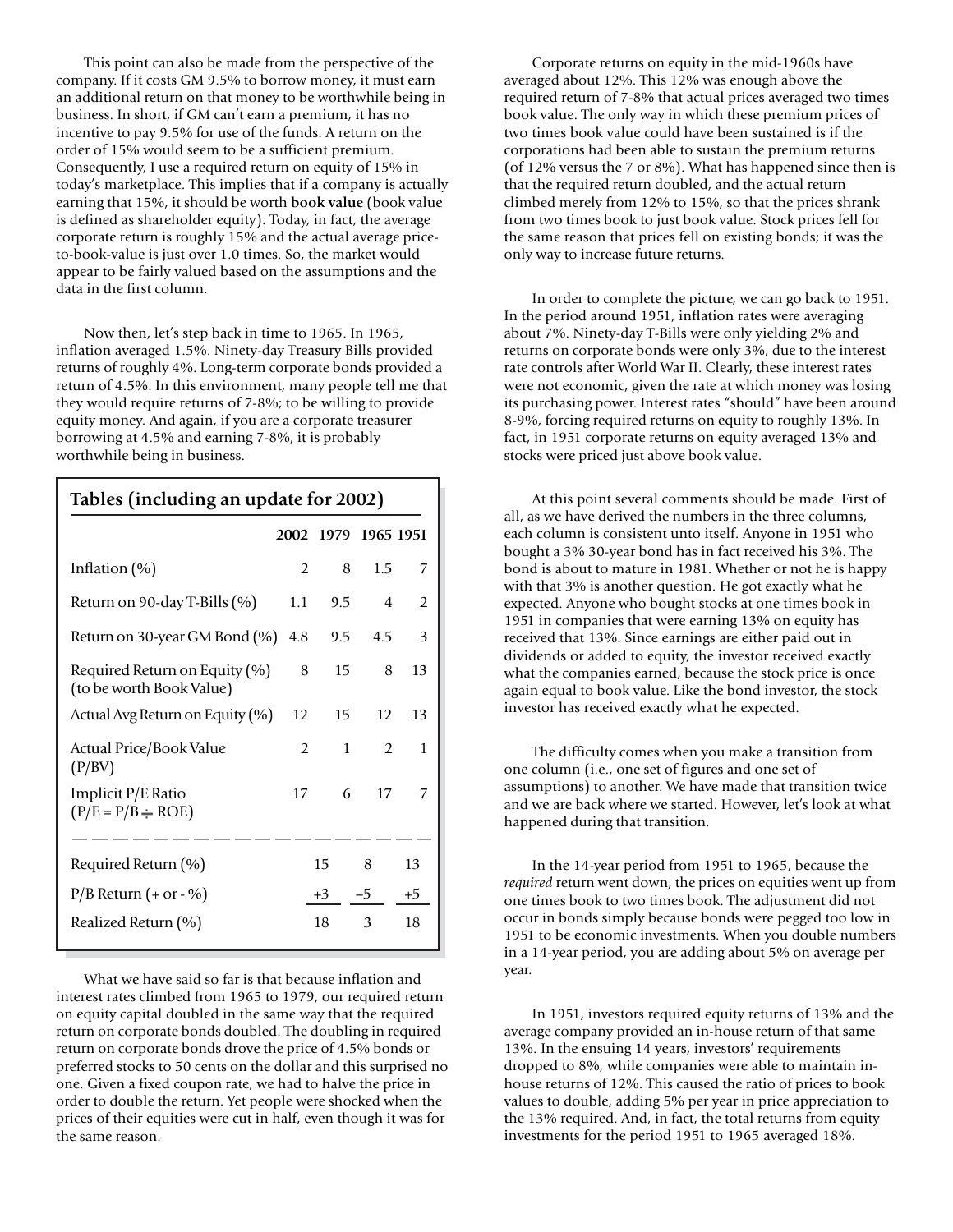In 1965, investors required equity returns of 8%. In the ensuing 14 years, their requirements rose to 15%, and companies in-house returns rose to 15%. This caused the ratio of prices to book values to halve, giving back the 5% per year in price appreciation that was realized earlier. But this 5% was taken from a base of only 8%, leaving a net return of only 3%. In fact, the total of returns from equity investments, for the period 1965 to 1979, averaged 3%.

At this point it should be noted that the investors who bought 30-year bonds in 1965 can expect to get their 4.5% return over the 30-year period. To date they have not received it, because the price of the bonds has dropped dramatically in order to get remaining returns (i.e., on a yield-to-maturity basis) up to 9.5%. Nevertheless, if these bonds are held to maturity, people will get the 4.5% they originally expected. Their frustration will be that in the interim they have changed their required returns, simply because the economics changed.

The conclusions from this exercise are several. The first conclusion is that the price of stocks is driven by the same economic factors that determine the price of bonds. Stocks are priced, as they must be priced, to provide the investor with a competitive prospective return just as are bonds. The second conclusion is that stocks do have an additional variable in their returns. Whereas a bond coupon is fixed for the life of the bond, the underlying return for stocks is the corporate return on equity and this can, of course, change. If a bond is held to maturity, the investor will realize the exact return he bargained for. Similarly, if the stock is held until the capitalization rate, the price-to-book value, returns to its level at purchase, the shareholder will receive whatever return on corporate equity the company earned on average during his holding period. Thus there is an additional variable, but the price determinations are still based on what the company earns.

A shareholder owns a share of the company and can expect to receive the company's return on equity capital, provided he manages to sell his share for a capitalization rate equal to the one at which he purchased.

The third conclusion is that if in 1951 bonds had been priced to return 9 or 10% (in order to make them competitive with the 7% inflation rate), bondholders would have been called out of their bonds somewhere between 1951 and 1965. This means that, rather than allowing the prices of the bonds to increase to 1.8 times par, the companies simply would have called them back in and issued 4.5% bonds. The point is that anyone buying a 9.5% bond today will not get that 9.5% unless the bonds are outstanding to maturity. If interest rates should drop, it is the obligation of the corporation to call them back in and reissue new bonds at a lower coupon rate.

The fourth conclusion is that the return on shareholders' equity is in fact return on shareholders' equity. When a company earns money on shareholder equity, that money goes to only two places: it gets paid out in dividends (in which case the shareholder can invest it or spend it as his heart desires); or it gets plowed back into the equity base. If it is plowed back into the equity base, those dollars do accrue to

the value of the enterprise. The difficulty, in the last 14 years, has simply been that the capitalization rate (i.e., the price-tobook ratio) has declined at a rate nearly offsetting this accumulation of corporate equity. So it has not been apparent to the shareholder that he was, in fact, benefiting from corporate retained earnings. If he looked at the period from 1951 to 1965, he benefited doubly, but there was very little incentive to look closely or to pursue the argument at that time.

The fifth conclusion is that the reason the stocks can be viewed as a hedge against inflation is that corporate management has the task of earning returns on shareholder equity over and above the costs of borrowing money. When inflation and interest rates rose in 1970, the verbal response of investors was "to buy those 7 to 8% bonds while you have a chance" because 4.5% was viewed as a normal return on debt. Even coupons of 7 to 8% on bonds did not deter corporate management. They were earning a 12% return on shareholder equity. It had decreased their margin, but it was still worthwhile being in business. In 1973 and 1974 when interest rates rose again, investors concluded that 8 to 9% bonds were here to stay. At the same time, corporate management reached the same conclusion, indicating that a 12% return on shareholder equity was only marginal. Thus, they have since upped their required returns to 15%.

The realization that we may have entered a new era of inflation and interest rates hit both investors and corporate managers (who are often the same people) at the same time. But, whereas a corporate executive body requires several years to upgrade the profitability of their company, investors are able to "up" their prospective returns in a very short period of the time. They simply cut prices. This occurred in the equity markets in 1973 and 1974.

Since that time we have had gradually increasing levels of corporate return on equity, so that today returns are competitive; but returns are not at premium levels as they were in 1965. The capital markets have adjusted to this by simply cutting their price-to-book-value ratios from two times to one time. Nevertheless, if inflation continues to climb and interest rates continue to climb, corporate executives will continue to "up" their required returns. If the investor buys into corporations at prices below book value, he will be taken care of simply by the actions of the executives. It's when the investor insists on paying prices substantially above book value, that he is relying on corporations to earn premium returns rather than simply competitive returns.

—*Ron Muhlenkamp*

#### References

- 1. *Historical Chart Book Board of Governors Federal Reserve System*
- 2. *Standard & Poor's Analysts Handbook*
- 3. *U.S. Financial Data Federal Reserve Bank of St. Louis*